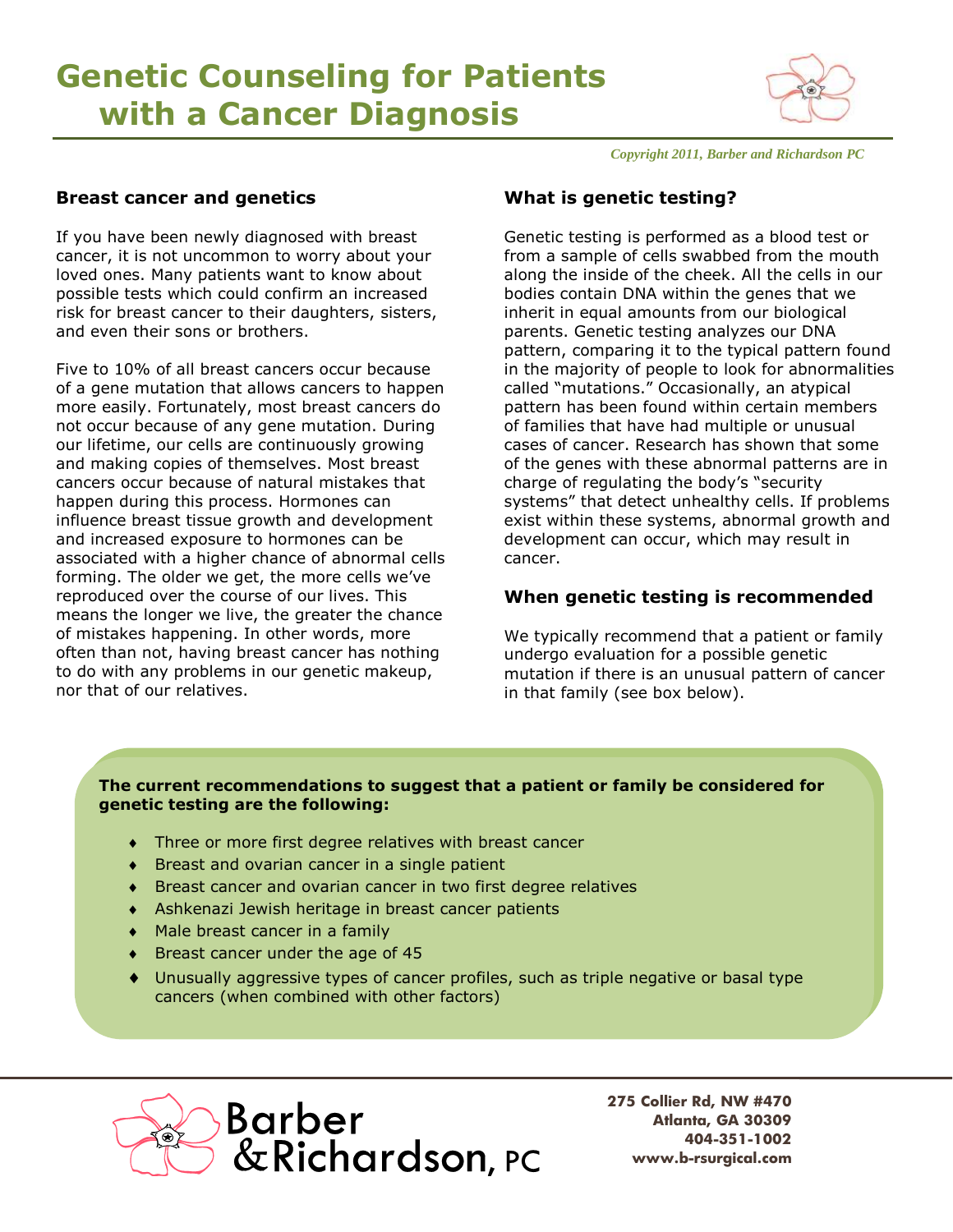It is best to have a patient who actually has or had cancer first undergo the tests to see if a genetic mutation is present. If not found in that patient, it would not be helpful to test any other relatives. If a gene mutation is found, that patient's relatives can then undergo testing to see if they share the mutation and might have a higher chance of cancer in the future.

## **Test Results**

There are three possible results from genetic testing for breast cancer: positive, negative, or indeterminate.

#### *Positive*

Testing positive means that the genetic pattern found in your DNA is one we have seen in other families that makes cancer happen more easily. For you specifically, this may mean that we will monitor other organs for cancer, depending on the type of mutation present. Most commonly, we are concerned with an increased risk of ovarian cancer.

Having a genetic mutation can mean the chance of cancer happening again is greater. If you have not yet been treated for cancer, based on the possible risks, we may recommend being more aggressive during and after treatment. For example, we may want to perform prophylactic surgery to remove more healthy tissue than we originally planned or we may increase post-treatment monitoring. It does not change the prognosis or our ability to treat your cancer.

Testing positive for a gene mutation is a powerful piece of information for you and your family. It is not "bad" news. Rather, it is a gift of looking into the possible future and having the ability to prepare for it. It allows any of your relatives, male or female, the opportunity to decide if they want to undergo testing.

If you have tested positive, and your relatives want to know what this means to them, it is now very straightforward. It is a 50/50 chance that they share the gene mutation. If they are found to be gene positive and share a gene mutation with you, the first step is to make sure they are currently free of disease. If no disease is found, a plan for future screening, prophylactic surgery, or preventative medicine may be discussed to reduce their risk of ever having cancer themselves. If they test negative and do NOT share the mutation with you, then their risk falls to the level of an average person.

## *Negative*

If a person with a concern for a possible mutation undergoes genetic testing and is found to be negative for any type of mutation, this is because of one of three possible reasons:

1) The person and their family members truly have no genetic mutation. This means that there is nothing in particular about their genetic makeup or genetic pattern that allows cancer to happen in them any more easily than in any other person.

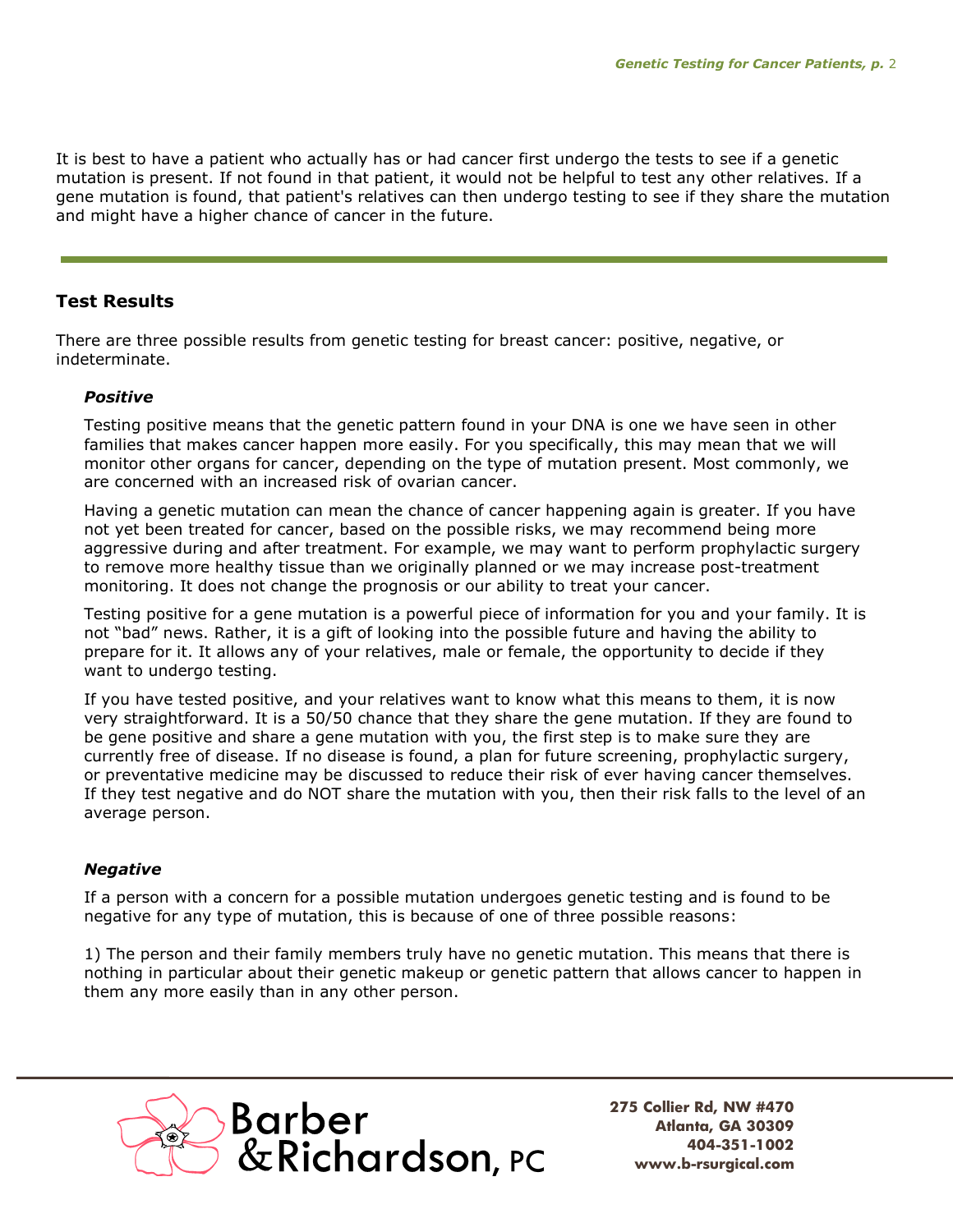2) Because we share so many different genes that combine to make us who we are, there may be several different genes that when combined allow cancers to happen more easily in certain patients. Some family members may have more of these genes and other family members may have less. At this time we do not have the technology to detect complicated combinations of genetic patterns. In this situation, we may have a high level of concern that a family has a higher risk of cancer because of existing cancer in that family. However, we would be unable to perform any tests to predict whether or not one person in the family has a higher risk or has a lower risk.

3) It may also be possible there is a distinct genetic mutation that could be detected, but we have not developed a way to detect it. In other words, the gene mutation may be there, but we just don't have a test for it yet.

## *Indeterminate*

The third possible outcome, an indeterminate result, means that the normal common configuration of the gene pattern is not present. However, the pattern that is present has not been detected in enough families with cancer for us to know for sure that that it adds to the risk for cancer or not. As we gather more information on more families, we may come to show that it is either significant or that it is a safe variation that does not increase that person's risk for cancer. This person would likely be watched closely, but surgery or preventative measures would be offered on a case-bycase basis, depending on how concerning the pattern is in the family and the level of concern of the patient.

# **The overall benefits of genetic testing**

If you and your doctor find a pattern in you or your family that is striking enough to suggest that a gene mutation could be responsible for your cancer, then it would be worthwhile for you to be tested. If a mutation is present it does not change what we think about your cancer or our ability to take care of you. However, the knowledge of a mutation gives us information as to why the cancer occurred and may give us insight into the future for your relatives.

Obtaining information to review with a genetic counselor can be a positive experience of reconnecting with your family. If you use this as a reason to talk with your relatives about your family history, you might learn things you did not know before.

When provided with accurate information, genetic counselors can be extremely helpful in deciding whether genetic testing would be in your best interest. If a genetic mutation known to be associated with increased risk of cancer is discovered, this can be a gift of information and advanced knowledge for you and your family.

We are happy to discuss your personal and family history with you to see if you would be a good candidate to meet with one of our experienced genetic counselors.